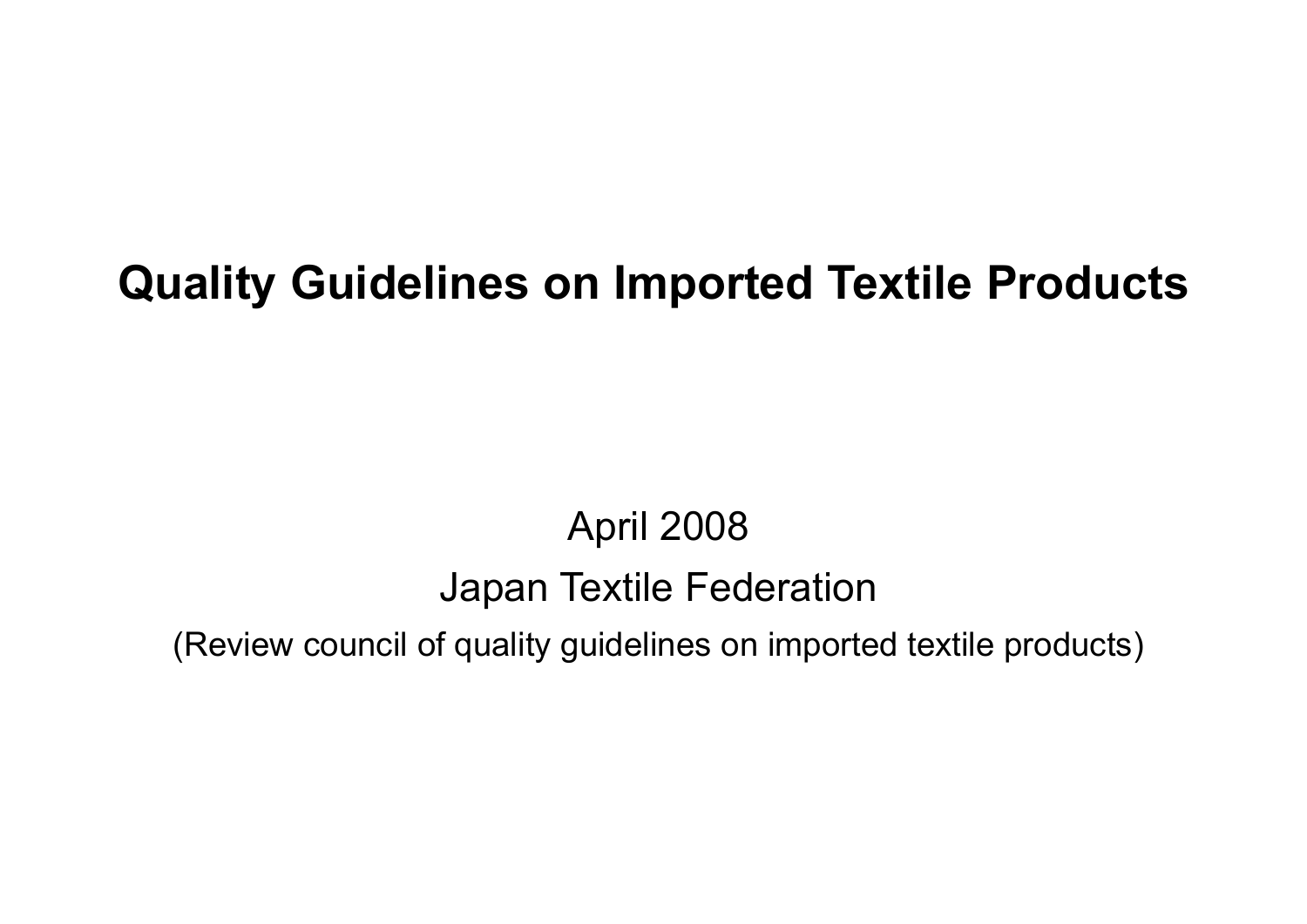## Table of contents

| <b>Table of contents</b>                                                                       |                                    |
|------------------------------------------------------------------------------------------------|------------------------------------|
| Chapter 1 Manufacturing and import status of imported textile products                         | $\boldsymbol{\Delta}$              |
| ------------------------<br>1.1 Distribution channels for products manufactured overseas       | 5                                  |
| $-$ ----------------------------5<br>1.2 Types of planning/manufacture and import/sale         |                                    |
| <b>Chapter 2 Notes on quality control</b>                                                      | 7                                  |
| 2.1 Basic concept of quality control                                                           |                                    |
|                                                                                                |                                    |
| 2.3 Main things to note from planning phase to delivery to consumers<br>------------------- 12 |                                    |
| 2.3.1 Planning phase                                                                           |                                    |
| 2.3.2 Manufacturing phase                                                                      |                                    |
| 2.3.3 Distribution phase                                                                       |                                    |
| 2.3.4 Selling phase                                                                            |                                    |
| 2.3.5 Inspection (Inspection agencies)                                                         |                                    |
| Chapter 3 Issues that can be learned in the past and areas for improvement                     | 18                                 |
| $\overline{2}$                                                                                 | © Japan Textile Federation ©, 2008 |
|                                                                                                |                                    |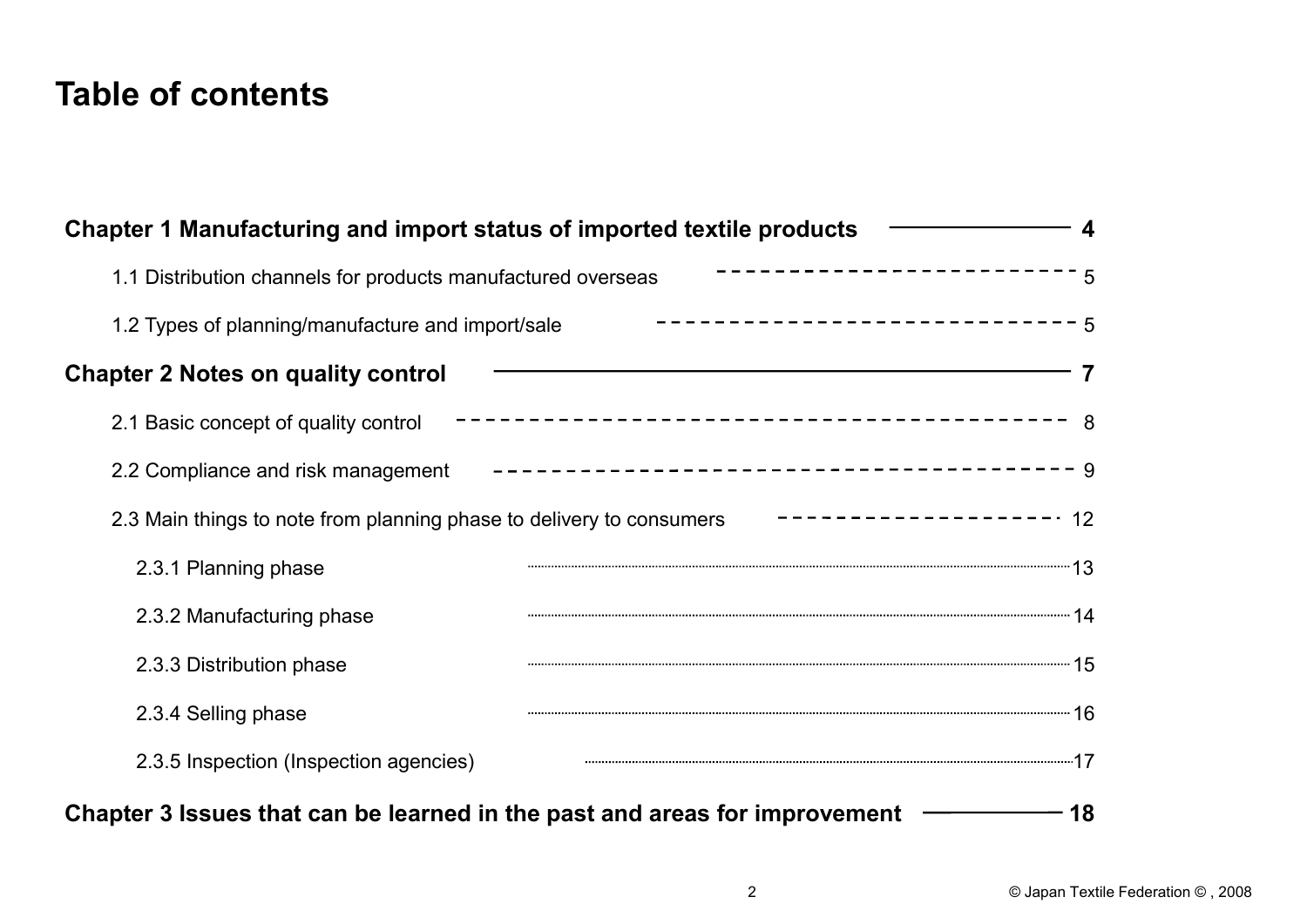# Chapter 1

# Manufacturing and import status of imported textile products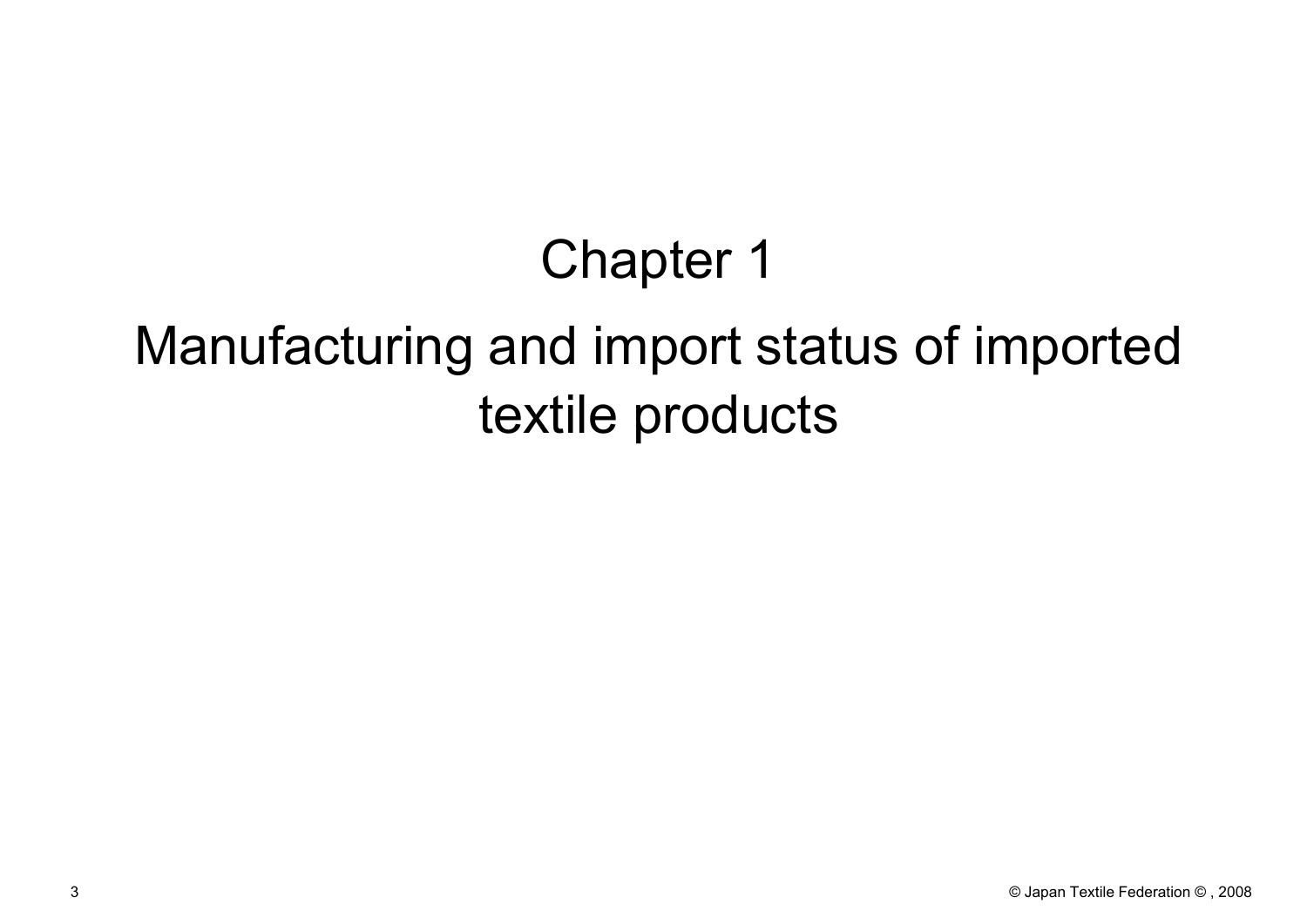## 1.1 Distribution channels for products manufactured overseas



- 
- 1.1 Distribution channels for products manufactured overseas<br>• Direct business with each of trading houses, clothing manufacturers, retailers, and consumers. Trading volume is the largest in
- 1.2 Types of planning/manufacture and import/sale

- (1) Purchase type<br>• Product planning and manufacture are managed by an overseas manufacturer.
	-

#### 1.2 Types of planning/manufacture and import/sale (1) Purchase type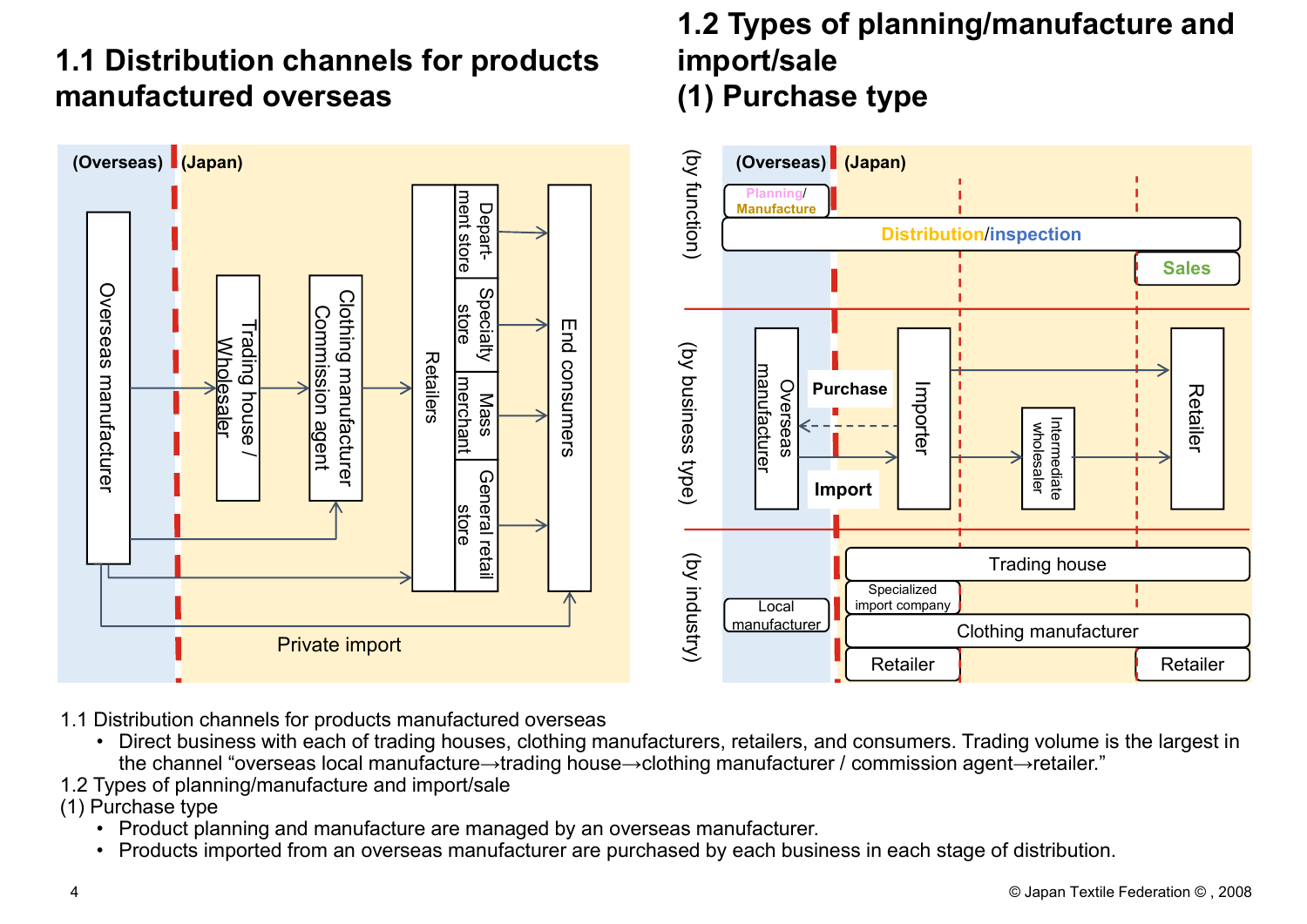# (2) OEM type



(3) Type arranged by clothing

manufacturer

- 
- 
- (3) Type arranged by clothing manufacturer
	- to an overseas manufacturer.
	-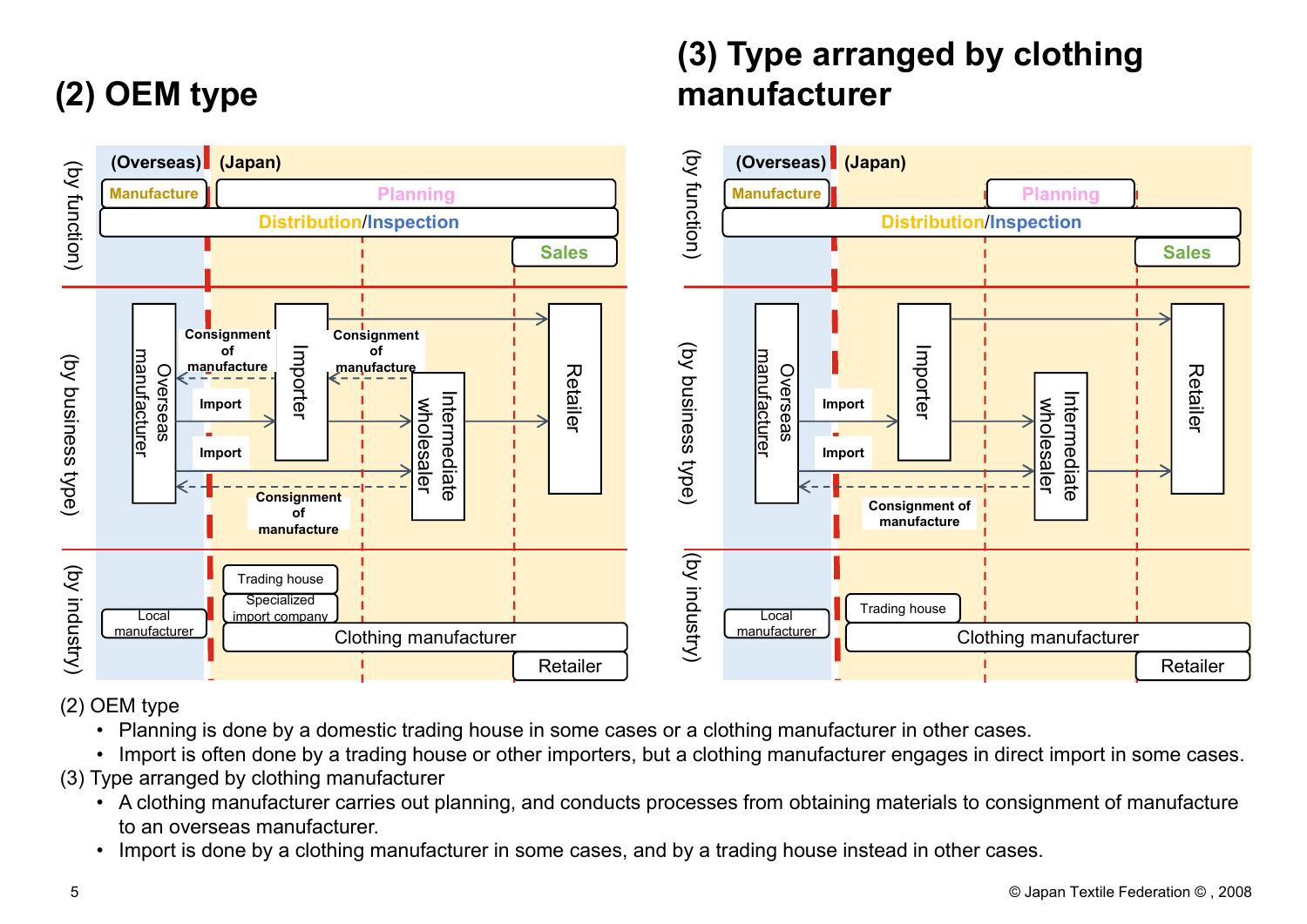# Chapter 2 Notes on quality control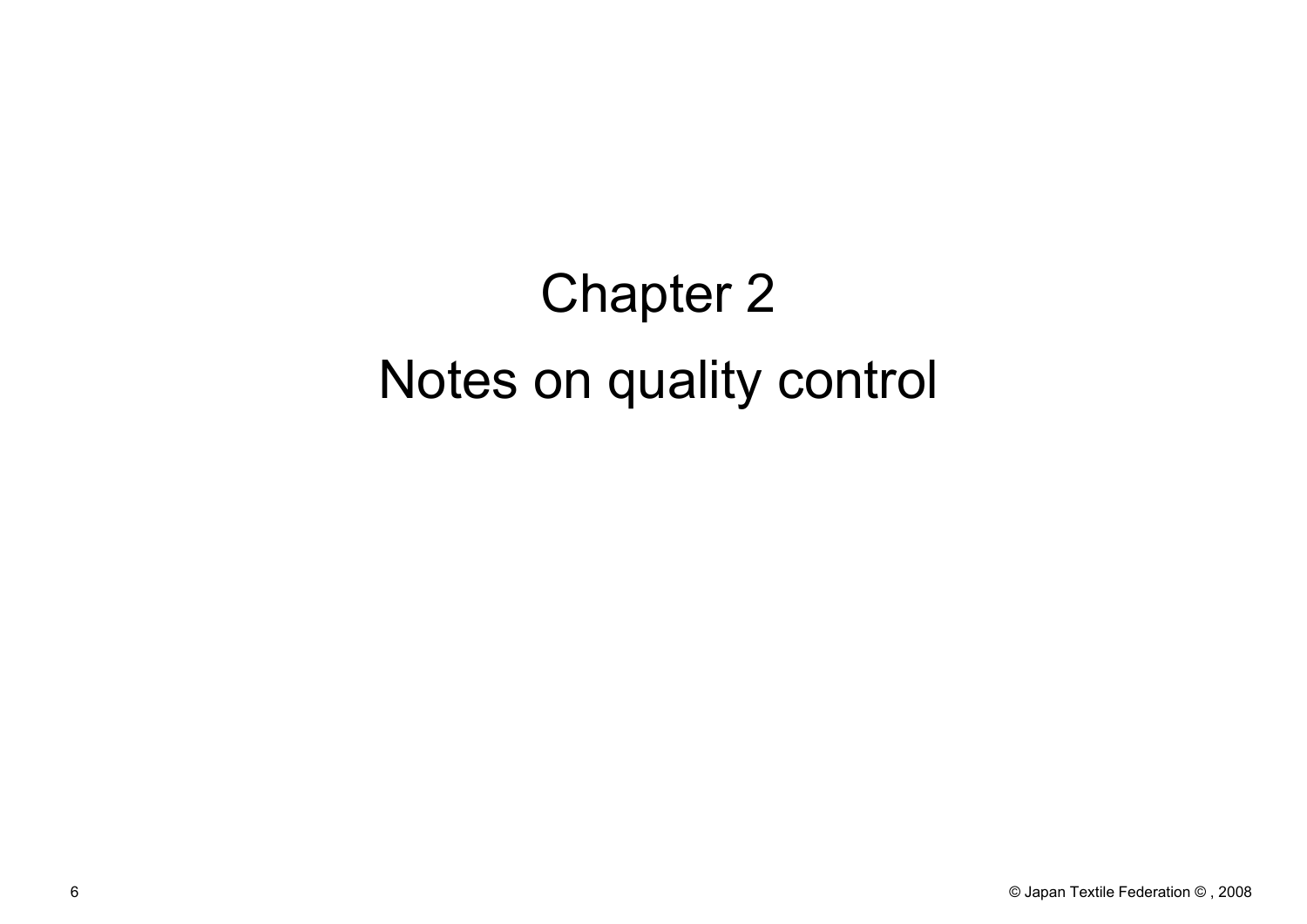# 2.1 Basic concept of quality control

|                                                | <b>2.1 Basic concept of quality control</b>                                                                                 |  |
|------------------------------------------------|-----------------------------------------------------------------------------------------------------------------------------|--|
|                                                |                                                                                                                             |  |
| Purpose/meaning •                              | To provide attractive products to consumers                                                                                 |  |
|                                                | To provide safe and secure products to consumers                                                                            |  |
| 1) Responsibilities placed on textile products |                                                                                                                             |  |
|                                                | The idea about quality varies depending on the times, market needs, companies, and the purpose of products. Also, since v   |  |
|                                                | different depending on national character, it may not be necessarily possible to make a judgement about what is good and ba |  |

#### (1) Responsibilities placed on textile products

The idea about quality varies depending on the times, market needs, companies, and the purpose of products. Also, since values are different depending on national character, it may not be necessarily possible to make a judgement about what is good and bad. However, we must always keep in mind "how we can satisfy consumers." **i. Products that should not be sold times** in omnin moral wearing, washing, and storage in a short period of time<br>
The idea about quality varies depending on the times, market needs, companies, and the purpose of produc **incerty or the cause of the cause mental or physical discompanisms**. To provide safe and secure products to consumers<br> **Responsibilities placed on textile products**<br>
The idea about quality varies depending on the times, m **Purpose/meaning** • To provide attractive products to consumers<br> **Responsibilities placed on textile products**<br>
The idea about quality varies depending on the times, market needs, companies, and the purpose of products. Al From the metallicity or corporate standards contained the metallity arises depending on the times, market needs, companies, different depending on national character, it may not be necessarily possible to make must always The idea about quality viries depending on the times, market needs, companies, and the purpose of products. Also, since values are<br>Theret depending on national character, it may not be necessarily possible to make a judgem

#### (2) Products that should not be sold

Since textile products are products that highly appeal to sensitivity of people, it is necessary to make efforts to seek understanding from consumers by clarifying the disadvantages that arise from making use of values of such characteristics. However, the following products should not be sold fundamentally. **sold**<br>
sold<br>
coducts that highly appeal to sensitivity of people, it is necessary to make efforts to seek understane<br>
bland the strained transition manufactures of such characteristics. However, <u>the following relity</u><br>
bl Manuscript and the interior stating in the mass of the method stating from stadious that arise from making use of values of such characteristics. However, the following products and sadvantages that arise from making use o

- 
- 
- 
- 

#### (3) Principle of where responsibilities lie

they have".

[Fabric (raw materials)]Fabric material manufacturers and their suppliers

#### In globalized manufacturing, it is a social responsibility and duty of companies to comply with the above items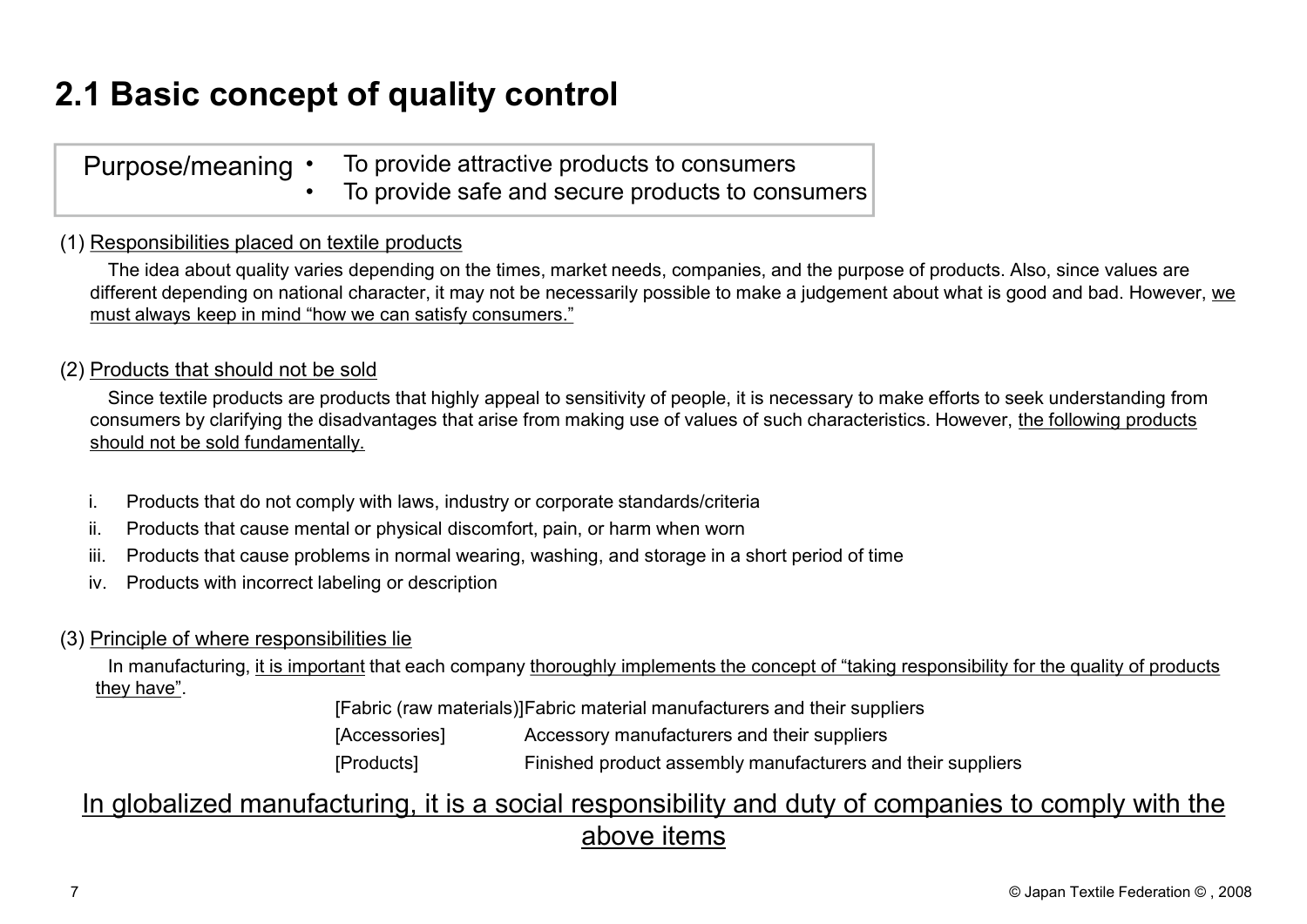# 2.2 Compliance and risk management

Legal compliance is a minimum requirement for companies, and needless to say, companies are required to comply with other various restrictions such as their own company standards in order to provide safe, secure, and attractive products to consumers.

**2 Compliance and risk management**<br><u>Legal compliance is a minimum requirement for companies,</u> and needless to say, companies are required to comply with other<br>rious restrictions such as their own company standards in order **Particularly compliance and risk management<br>
Legal compliance is a minimum requirement for companies, and needless to say, companies are required to comply with other<br>
Regarding imported exterie row company standards in o** imported products come from" and "the ways to perceive the quality of fashion products are different between countries due to differences in clothing culture."

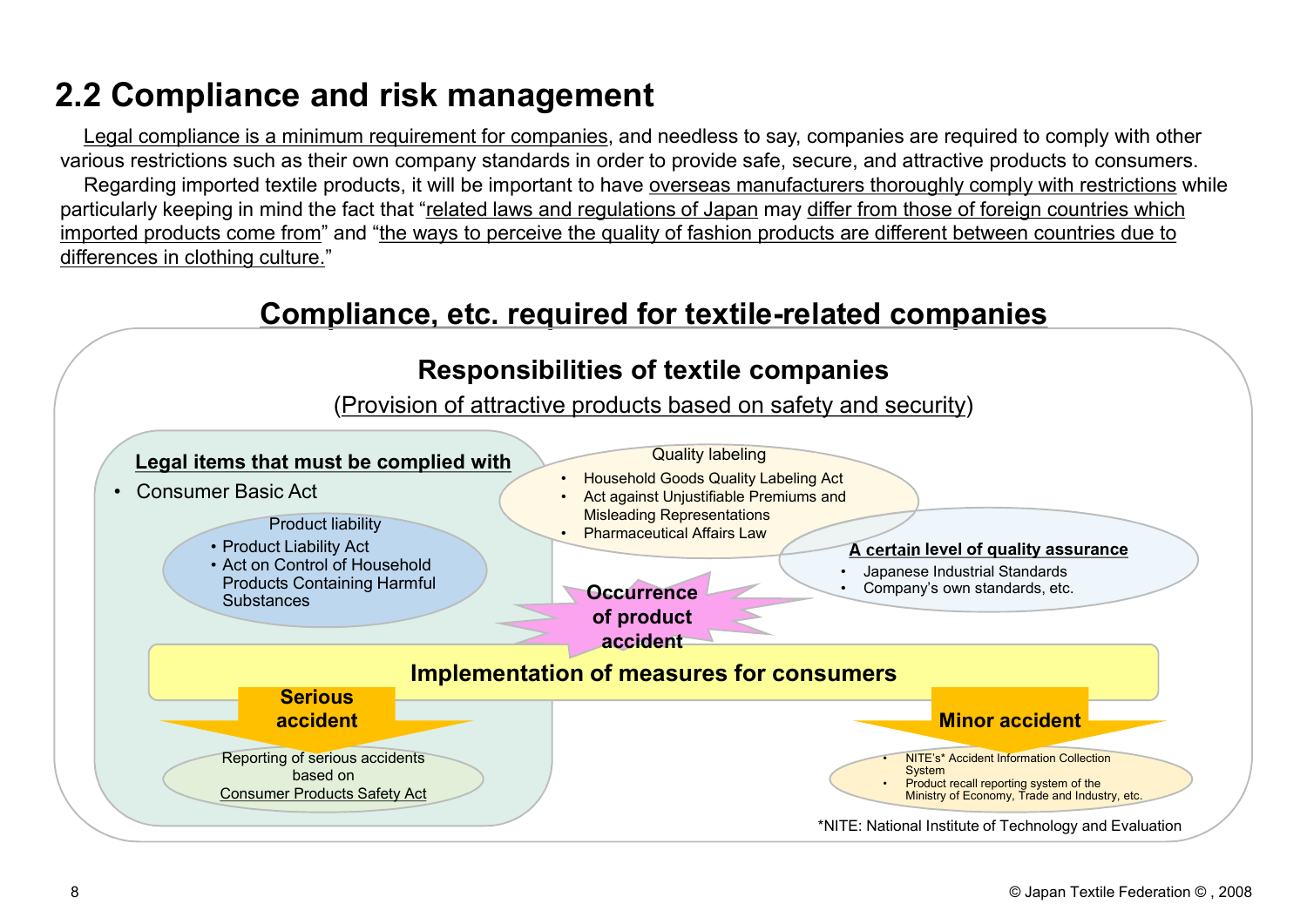#### 2.2.1 Responsibilities of textile companies (Consumer Basic Act)

A law that prescribes respect for consumers' rights, support for their self-reliance, and other fundamental principles, as well as clarifies the Responsibilities of textile companies (Consumer Basic Act)<br>A law that prescribes respect for consumers' rights, support for their self-reliance, and other fundamental principles, as well as clarifies the<br>responsibilities o

[Cabinet Office: consumer contact website]

http://www.consumer.go.jp/index.html

#### 2.2.2 Product liability (Product Liability Act, Act on Control of Household Products Containing Harmful Substances)

#### (1) Product Liability Act

**ponsibilities of textile companies (Consumer Basic Act)**<br>what prescribes respect for consummers' rights, support for their self-reliance, and other fundamental principles, as well as clarifies the<br>ponsibilities of the Sta defect in the manufacturer's product caused damage to life, body, or property [Cabinet Office: consumer contact website] http://www.consumer.go.jp/index.html **ponsibilities of textile companies (Consumer Basic Act)**<br>what preseribes respect for consumers rights, support for their self-reliance, and other fundamental principles, as well as clarifies the<br>ficabilities of the State, 2.2.1 Responsibilities of textile companies (Consumer Basic Act)<br>
A law that prescribes deserved for consumers' rights, support for their self-reliance, and other fundamental principles, as well as clarifies the<br>
responsi

#### (2) Act on Control of Household Products Containing Harmful Substances

the health of the public

[Ministry of Health, Labour and Welfare: website on household product safety measures]

http://www.nihs.go.jp/mhlw/chemical/katei/kateiindex.html

# Representations, Pharmaceutical Affairs Law)

(1) Household Goods Quality Labeling Act

A law that requires labeling of the composition of fibers, handling methods such as laundry symbols, water repellency (coats only), company name, and contact information for textile products subject to this law to provide consumers with information necessary to purchase products [Ministry of Economy, Trade and Industry: website on the Household Goods Quality Labeling Act] http://www.meti.go.jp/policy/consumer/seian/hinpyo/index.htm Hotel in the manufacturer's product caused damage to life, body, or property<br>dicabree time the manufacturer's product caused damage to life, body, or property<br>(Cabrie Coffice: consumer coolpulnex.html<br>http://www.consumer.g

#### (2) Act against Unjustifiable Premiums and Misleading Representations

competition. For this reason, this Act regulates the appropriate labeling, etc. In addition, the notification of the Act provides the definition of country of origin. It is important to appropriately label country of origin so that consumers will not misunderstand. An industry declaration has been made regarding the country of origin labeling.

[Japan Fair Trade Commission: website on the Act against Uniustifiable Premiums and Misleading Representations] http://www.jftc.go.jp/keihyo/index.html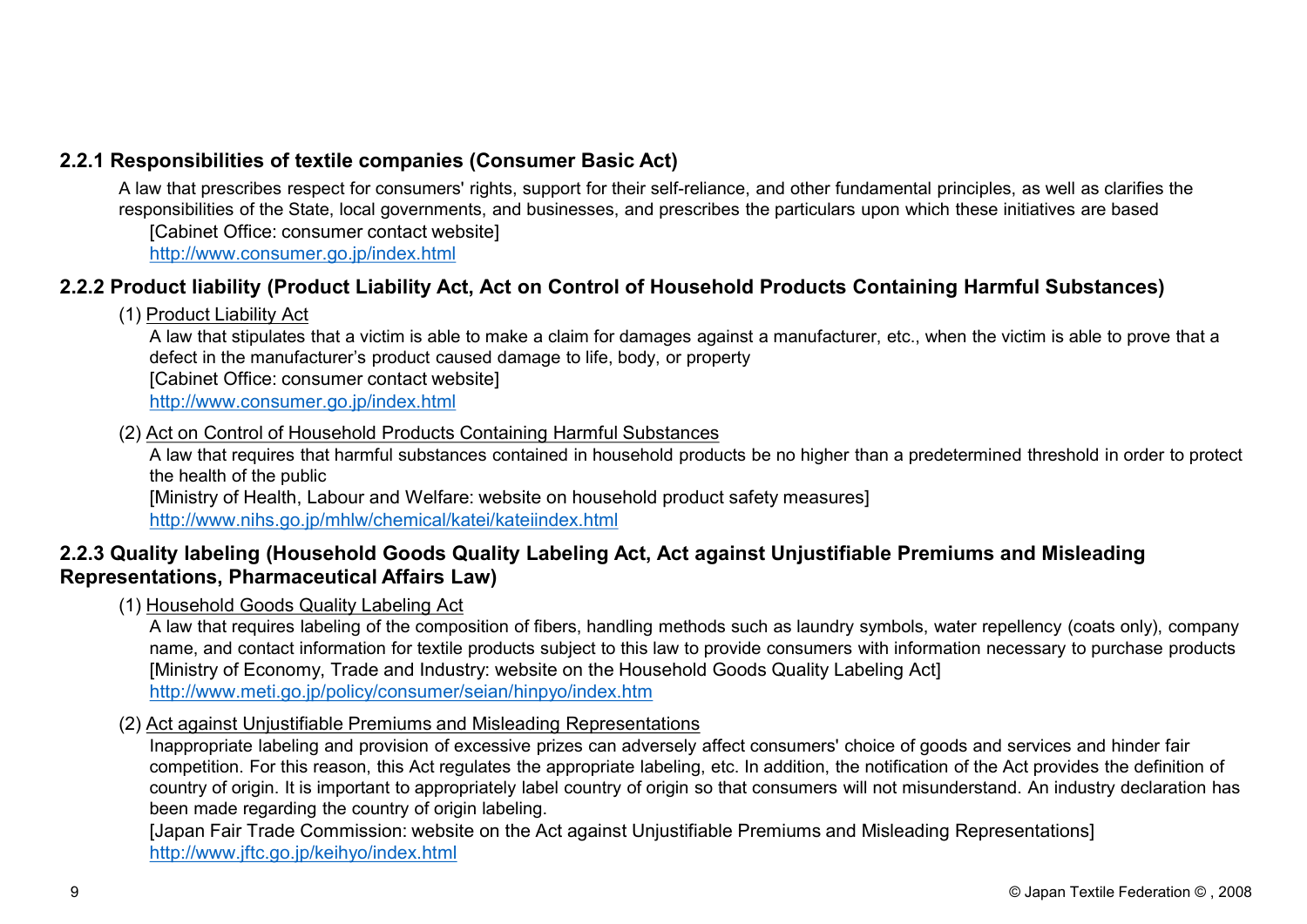#### (3) Pharmaceutical Affairs Law

A law that regulates pharmaceuticals, quasi-drugs, cosmetics, and medical devices, etc. When advertising textile products, it is necessary to make sure not to violate the law (especially when advertising specific efficacy) [Ministry of Health, Labour and Welfare: website of the Ministry of Health, Labour and Welfare] http://www.mhlw.go.jp/ (3) <u>Pharmaceutical Affairs Law</u><br>
A law that regulates pharmaceuticals, quasi-drugs, cosmetics, and medical devices, etc. When advertisine<br>
necessary to make sure not to violate the law (especially when advertising specif

A law that requires companies to report to the competent minister within 10 days of becoming aware of a serious accident caused by a textile product if the accident causes an injury, loss of a limb, or death to a consumer, etc. [Ministry of Economy, Trade and Industry: website on the product safety guidelines] http://www.meti.go.jp/product\_safety/index.html

Information on minor accidents and near-miss incidents that are not serious is collected by the National Institute of Technology and Evaluation (NITE) using an optional system.

[National Institute of Technology and Evaluation: website on life and safety]

http://www.jiko.nite.go.jp

In addition, the Ministry of Economy, Trade and Industry requires companies to provide details in case of a product recall in order to understand the recall status, etc.

[Ministry of Economy, Trade and Industry: website on the product safety guidelines]

http://www.meti.go.jp/product\_safety/index.html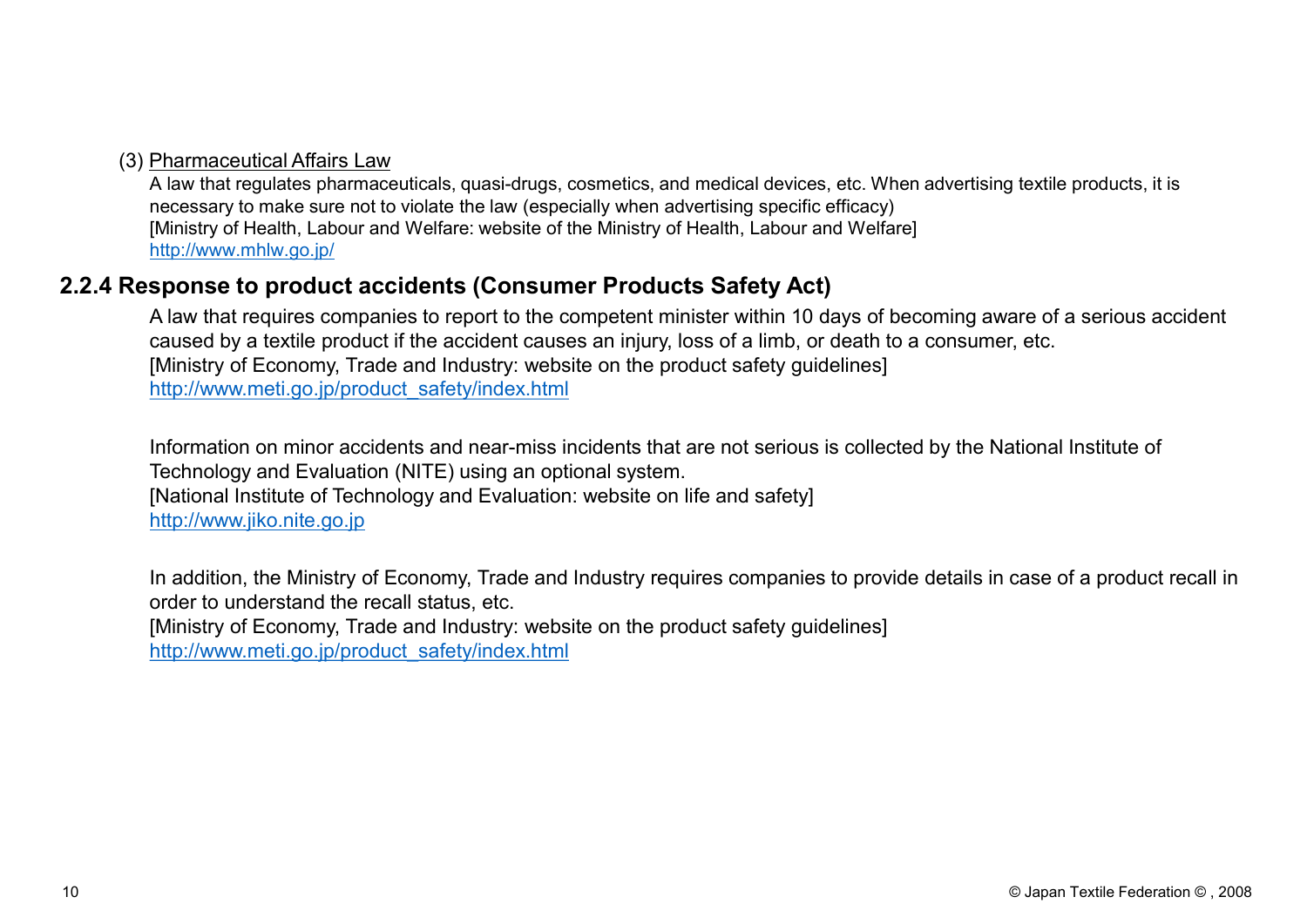## 2.3 Main things to note from planning phase to delivery to consumers

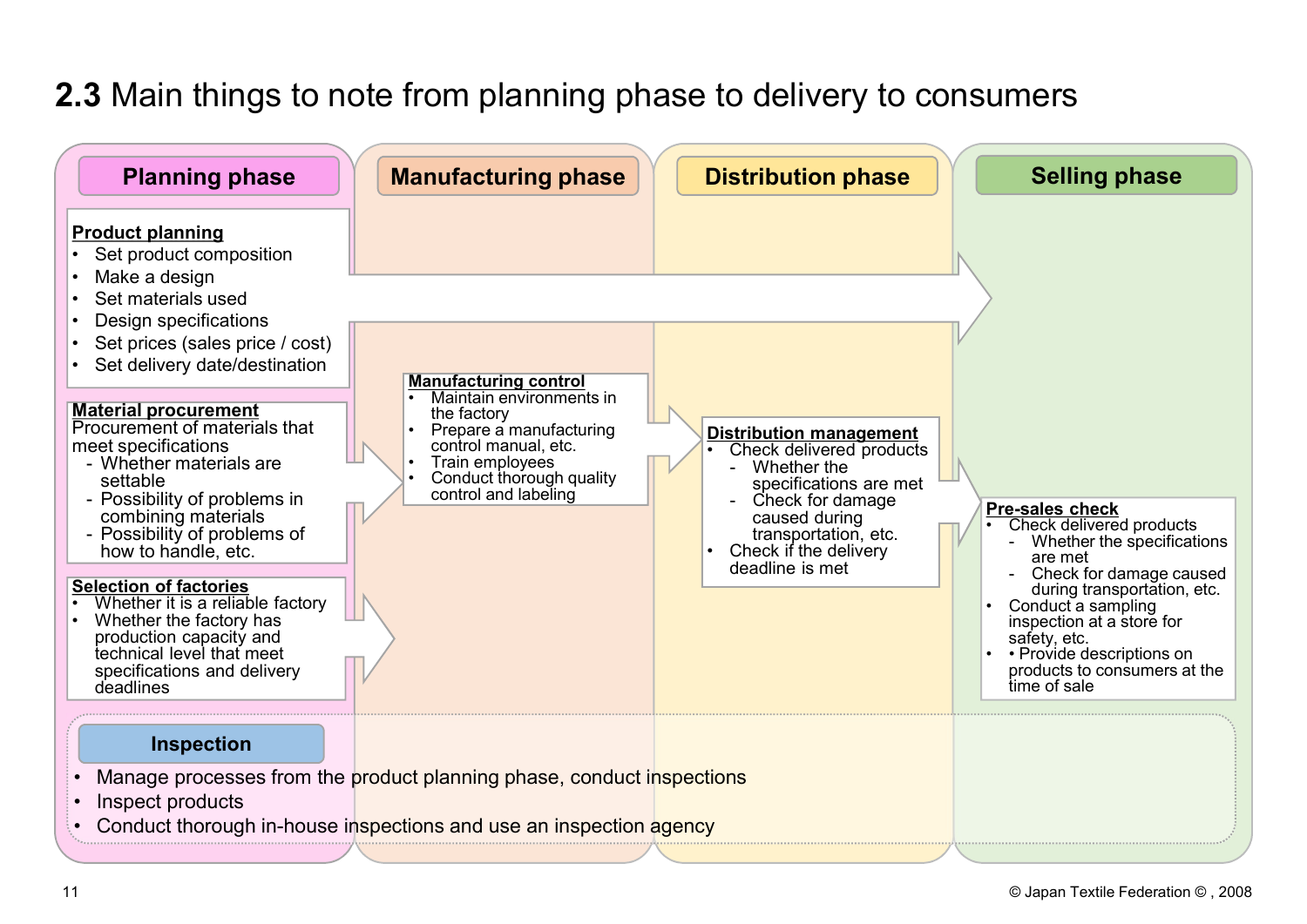# 2.3.1 Planning phase **3.1 Planning phase**<br>
Roles<br>
i. Design products and check quality to <u>provide safe and secure</u><br>
ii. <u>Check quality performance</u><br>
• Compliance with relevant laws and regulations (labeling ite<br>
• Setting and checking of qual

#### (1) Roles

- **3.1 Planning phase**<br>
i. Design products and check quality to <u>provide safe and secure products to consumers</u><br>
ii. <u>Check quality performance</u><br>
 Compliance with relevant laws and regulations (labeling items, safety)<br>
 Se
- -
	-
	-
- 
- **Planning phase**<br>• Compliance with relevant of the set and secure products to consumers<br>• Compliance with relevant laws and regulations (labeling items, safety)<br>• Setting and checking of quality standards<br>• Appropriate e **Planning phase**<br> **Planning phase**<br> **Example 3**<br> **Example 10**<br> **Example 10**<br> **Example and checking and check quality to provide safe and secure products to d<br>
<b>Check quality performance**<br>
• Compliance with relevant laws an **Planning phase**<br> **Polanning phase**<br>
Design products and check quality to <u>provide safe and secure products to consumers</u><br>
Check quality performance<br>
• Compliance with relevant laws and regulations (labeling items, safety) **3.1 Planning phase**<br>
i. Design products and check quality to <u>provide safe and secure products to consumers</u><br>
ii. <u>Check quality performance</u><br>
• Compliance with relevant laws and regulations (labeling items, safety)<br>
• Se **3.1 Planning phase**<br>
Roles<br>
i. Design products and check quality to provide safe and secure products to consumers<br>
ii. <u>Check quality performance</u><br>
• Compliance with relevant laws and regulations (labeling items, safety)<br>

#### (2) Things to pay attention to

- 
- 
- 
- 3.1 Planning phase<br>
i. Design products and check quality to <u>provide safe and secure products</u><br>
ii. <u>Check quality performance</u><br>
 Compliance with relevant laws and regulations (labeling items, safety<br>
 Setting and checki 3.1 Planning phase<br>
Roles<br>
Check quality performance<br>
i. Check quality performance<br>
compliance with relevant laws and regulations (labeling items, safety)<br>
compliance with relevant discussion of quality standards<br>
Appropri **B. 1 Planning phase**<br>
i. Design products and check quality to <u>provide safe and secure</u><br>
i. <u>Check quality performance</u><br>
• Compliance with relevant laws and regulations (labeling ite<br>
• Setting and checking of quality sta **• Planning phase**<br>• Sesign products and check quality to <u>provide safe and secure products to consumers</u><br>• Setting are denoting of quality and interval it was and regulations (labeling items. safety)<br>• Setting and checkin terms of design and manufacturing
	-
- 
- **Example of the complete and check** quality to provide safe and secure products to consumers<br>
 Compliance with relevant laws and regulations (labeling items, safety)<br>
 Compliance with relevant laws and regulations (label **Roles**<br>
i. Design products and check quality to <u>provide safe and secure products to</u><br>
ii. Check quality performance<br> **••** Compliance with relevant laws and regulations (labeling items, safety)<br>
•• Setting and checking of example moducts and check quality to <u>provide safe and secure products to consumers</u><br>Check quality performance<br>• Cetting and checking of quality shandards<br>• Setting and checking of quality consumers<br>• Appropriate explanati dyeing), sewing, and dimensions Free Quality Periormiance<br>
• Compliance with relevant laws and regulations (labeling items, safety)<br>
• Setting and checking of quality standards<br>
• Appropriate explanation and labeling for consumers<br>
Build a total quality • Compiance with laws an regivant laws an engulations (tabeling thems, say<br>• Setting and checking of quality standards<br>• Appropriate explanation and labeling for consumers<br>iii. Build a <u>total quality control system that ce</u> • Setting and checking or quality standards<br>• Appropriate explanation and labeling for consumers<br>Build a total quality control system that centralizes processes from<br>nvestigate the cause of consumer accidents and develop r • Appropriate explanation and istelling to rconsumers<br>
• Appropriate explanation for such as component and develop recurrence prevention measures (quality PDCA cycle)<br>
1981 to pay attention to<br>
gas to pay attention to<br>
Jua Final changes a transmission of system that centralizes processes from product design to sales<br>
investigate the cause of consumer accidents and develop recurrence prevention measures (quality PDCA cycl<br>
gs to pay attention Things to pay attention to<br>
a Compliance with laws and regulations / company standards<br>
a. Compliance with laws and regulations / company standards<br>
3. Compliance with laws and regulations / company standards<br>
3. Complisi Complished for planning and design<br>
2. Complished and credibilitions <sup>2</sup>. Select reliable and manufacturing<br>
2. Couldly direct it. Safety of processing agents (chemical irritation), no physical irritation, no surface flas in: Check tot minimize with a weak to provide the sites in a manufacture of the sites in all processing agents (chemical irritation), no physical irritation, no surface flash, no odor, safety is secured in<br>
Composition lab iv. Contained in the same of processing agents (chemical irritation), no physical irritation, no<br>
composition labeling, physical properties, fastness, country of origin labeling, etc.<br>
Check on quality required for manufac
	-
- -
	-
	-

- 
- 
- 
-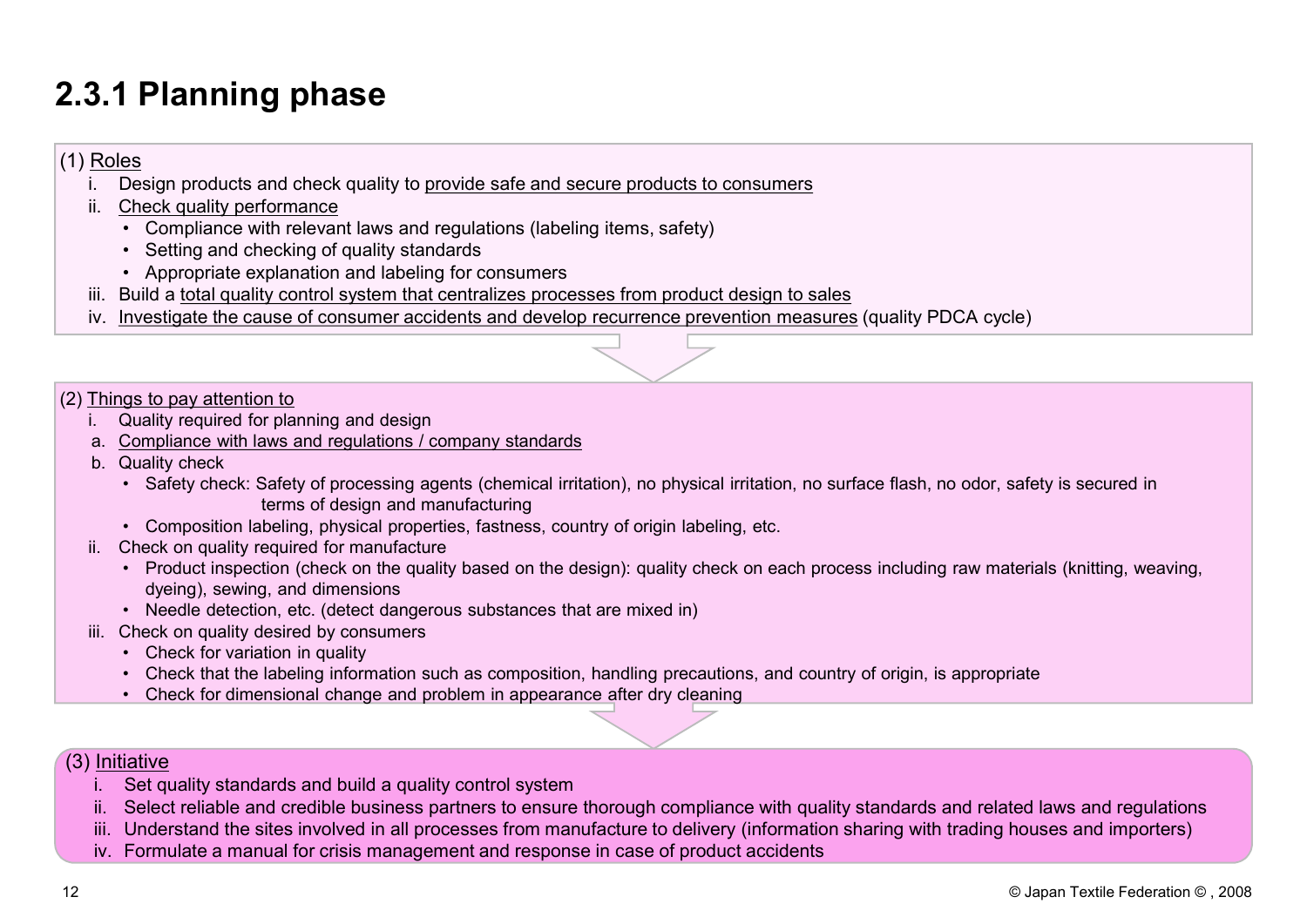# 2.3.2 Manufacturing phase

#### (1) Roles

- 
- **3.2 Manufacturing phase**<br>
Ecoles<br>
i. Outsource product processing or product manufacture to overseas manufacturers (factories)<br>
ii. When outsourcing, ensure thorough manufacturing processes and quality control to provide **3.2 Manufacturing phase**<br>
i. Outsource product processing or product manufacture to overseas manufacturers (factories)<br>
ii. When outsourcing, ensure thorough manufacturing processes and quality control to provide consumer **3.2 Manufacturing phase**<br>
Eloles<br>
ii. Outsource product processing or product manufacture to overseas manufacturers (factories)<br>
iii. When outsourcing, ensure thorough manufacturing processes and quality control to provid
- 
- (2) Things to pay attention to
	- -
- **3.2 Manufacturing phase**<br>
Ecoles<br>
i. Outsource product processing or product manufacture to overseas m<br>
iii. When outsourcing, ensure thorough manufacturing processes and quality<br>
iii. In addition, manufacture products th • Confirm who is the supplier of fabric and materials to obtain any other outsource product processing or product manufacturing processes and quality control to provide consumers with safe and secure products an addition, • Obtained the conduct processing or product manufacture to overseas manufacturers (factories)<br>
When outsourcing, ensure through manufacturing processes and quality control to provide consumers with safe and secure product inspection agency **3.2 Manufacturing phase**<br>
i. Outsource product processing or product manufacture to overse<br>
iii. When outsourcing, ensure thorough manufacturing processes a<br>
iii. In addition, manufacture products that meet the requiremen • Collaborate product processing or product manufacture to overseas manufacturers (factories)<br>
Cultsource product processing a product manufacture to overseas manufacturers (factories)<br>
Alten outsourcing, ensure through ma • Manufacturing phase<br>
• Coutsource product processing or product manufacture to overseas manufacturers (factori<br>
Mhen outsourcing, ensure thorough manufacturing processes and quality control to provide<br>
1988 to pay attent • **Manufacturing phase**<br>
<sup>28</sup><br>
<sup>28</sup><br>
Dutsource product processing or product manufacture to overseas<br>
Mhen outsourcing, ensure thorough manufacturing processes and<br> **19**<br> **19**<br> **19**<br> **19**<br> **19**<br> **19**<br> **19**<br> **19**<br> **19**<br> **19** Fraction, manufacture products that meet the requirements of clients<br> **as to pay attention to**<br> **as to pay attention to**<br> **Check on quality of fabric and materials**<br>
• Cohfim who is the supplier of fabric and secondary mat In the diameterial products that meet the requirements of<br>
1. Check on quality of fabric and materials<br>
• Confin who is the supplier of fabric and secondary materials<br>
• Cohian actual fabric and secondary materials from a de to pay attention to<br>
• Confirm who is the supplier of fabric and secondary materials to obtain physical property inspection data<br>
• Obtain actual fabric and secondary materials from a manufacturer to conduct physical pr decomposition in the sample of the sample of the scondary materials to obtain physical property inspection data<br>
• Confirm who is the supplier of fabric and secondary materials to obtain physical property inspections ince<br>
	- -
		-
		- - Environmental maintenance in the factory (how much the factory is organized)
			- Sewing technology and manufacturing efficiency
			- Handling of dangerous materials such as needles, scissors, and cutter knives
			- Equipment in use such as sewing machines, cutting machines, and pressing machines (also check oil, factory water, dyes, paints, etc.)
			- Packaging status (including materials in use)
			- Risk of contamination with hazardous substances such as formalin in the manufacturing phase
		-
	- -
		-

- i. Manufacture<br>
•• Collaborate with reliable business partners (based on business conditions and past business performance)<br>
 Check the factory in which sevieng is actually performed (sewing line)<br>
 Directly wist the fa • Collaborate with reliable business partners (based on business conditions and past business pe<br>
• Check the factory in which sewing is actually performed (sewing line)<br>
• Directly visit the factory and check the followi • Check the factory in which sewing is actually performed (sewin • Directly visit the factory and check the following:<br>
• Environmental maintenance in the factory (how much the fa<br>
− Sewing technology and manufacturing e
- 
-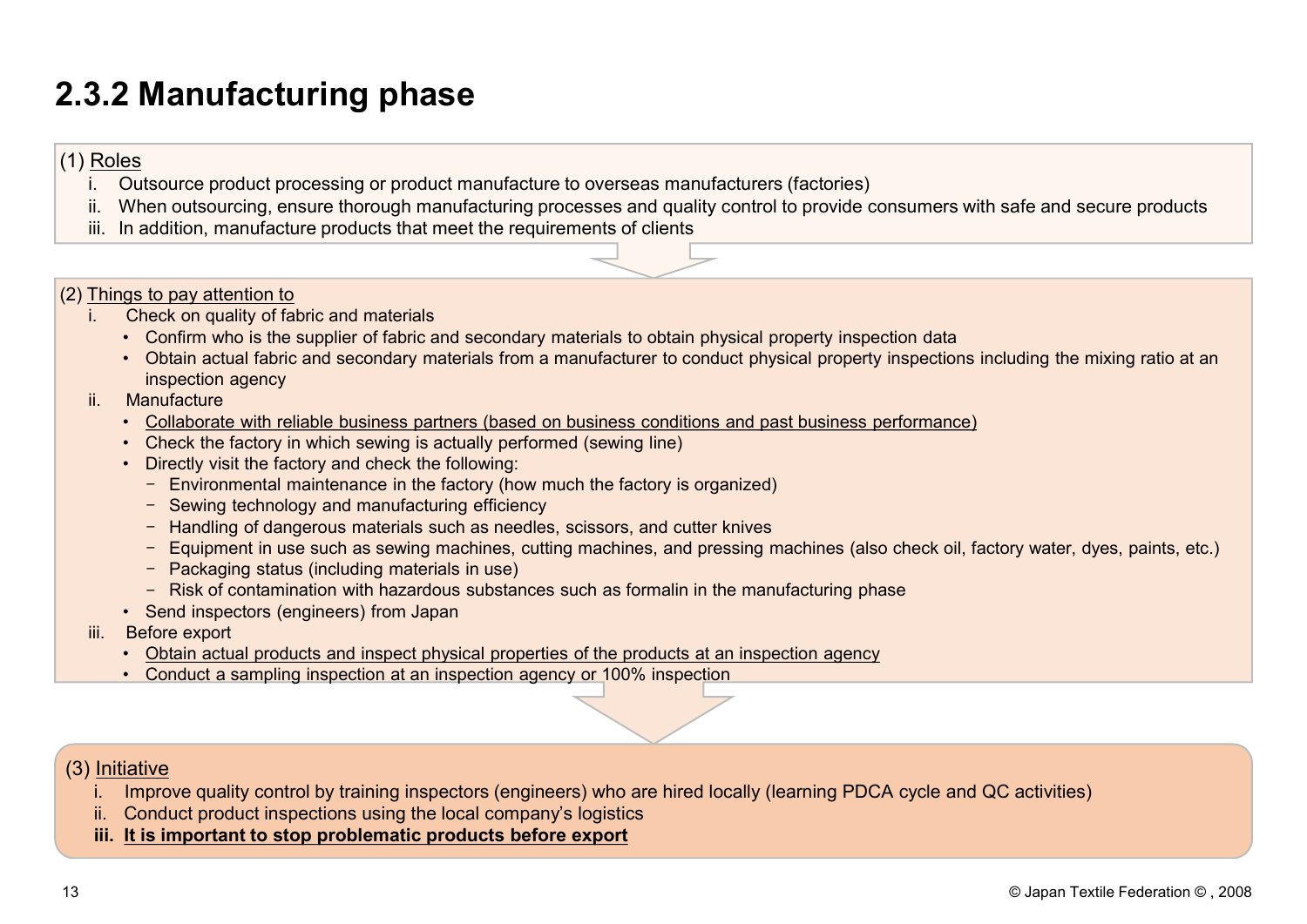# 2.3.3 Distribution phase **3.3 Distribution phase**<br> **Roles**<br> **i.** Check quality labeling and country of origin labeling when importin<br> **ii.** Notify product delivery destinations of information on labeling deta<br> **iii.** Ensure safety and the route of

#### (1) Roles

- 
- **3.3 Distribution phase**<br> **Roles**<br> **i.** Check quality labeling and country of origin labeling when importing<br>
ii. Notify product delivery destinations of information on labeling details, etc.<br> **iii.** Ensure safety and the **i**<br> **Roles**<br> **ii.** Check quality labeling and country of origin labeling when importing<br> **iii.** Notify product delivery destinations of information on labeling details, etc.<br> **iii.** Ensure safety and the route of transpor
- 

#### (2) Things to pay attention to

- -
	-
	-
- **3.3 Distribution phase**<br>
i. Check quality labeling and country of origin labeling when importing<br>
ii. Notify product delivery destinations of information on labeling details, etc.<br>
iii. Ensure safety and the route of tran • Check quality labeling and country of origin labeling when importing<br>Check quality labeling and country of origin labeling when importing<br>meant of the meant of the result of the contraction of the mean in a labeling<br>the • Match details of contracts of contracts of contracts of information on labelling when importing<br>Notify product delivery destinations of information on labeling details, etc.<br>Firsure safety and the route of transportation Friend Match (We also do the details) and country of origin labeling when importing<br>Check withy product delivery destinations of information on labeling details, etc.<br>Finally about the result of the counter of the country • When a question arises about the details, conduct a verification of entropy about the details, etc.<br>
There are safety and the route of transportation, etc.<br>
The same start and the route of transportation, etc.<br>
The same investigation 3.3 Distribution phase<br>
Elestication of Soles<br>
ii. Check quality labeling and country of origin labeling when impo<br>
iii. Check quality labeling and country of origin labeling when impo<br>
iii. Ensure safety and the route of • Purchase type **Example 18**<br>
Example 19 Check quality labeling and country of origin labeling when importive<br>
Notify product delivery destinations of information on labeling deta<br>
Ensure safety and the route of transportation, etc.<br>
19 ii. Notify product delivery destinations of information on labelling de<br>
iii. Ensure safety and the route of transportation, etc.<br>
Things to pay attention to<br>
. Check on matters related to quality labeling and country of o Finally and the route of transportation, etc.<br>
Show a contrast secure related to quality labeling and country of origin labeling<br>
• Check an matters related to quality labeling and country of origin labeling<br>
• Match detai i. In case of doubt about the details, check with the overseas shipper in w<br>
i. When a question arises about the details, conduct a verification or entru<br>
i. Notification of information<br>
Purchase type<br>
Importers of the in • When a question arises about the details, conduct a verifica<br>
investigation<br>
• Notification of information<br>
• Purchase type<br>
Importers obtain and hold information on quality and the e<br>
partners of the information<br>
• OEM
- -

Importers obtain and hold information on quality and the origin from an overseas business partner, and notify domestic business partners of the information **Fract on the control of the control of the control of the control of the control of the control of the control of the control of the control of the control of the control of the control of the contents of the control of t** investigation<br>
i. Notification of information<br>
• Purchase type<br>
Importers obtain and hold information on quality and the or<br>
partners of the information<br>
• OEM type<br>
Information on quality and the origin is shared with dom

Information on quality and the origin is shared with domestic business partners. If there is information that domestic business partners have not recognized, the information is notified to them<br>iii. Transportation

- -
	-

- 
- 
-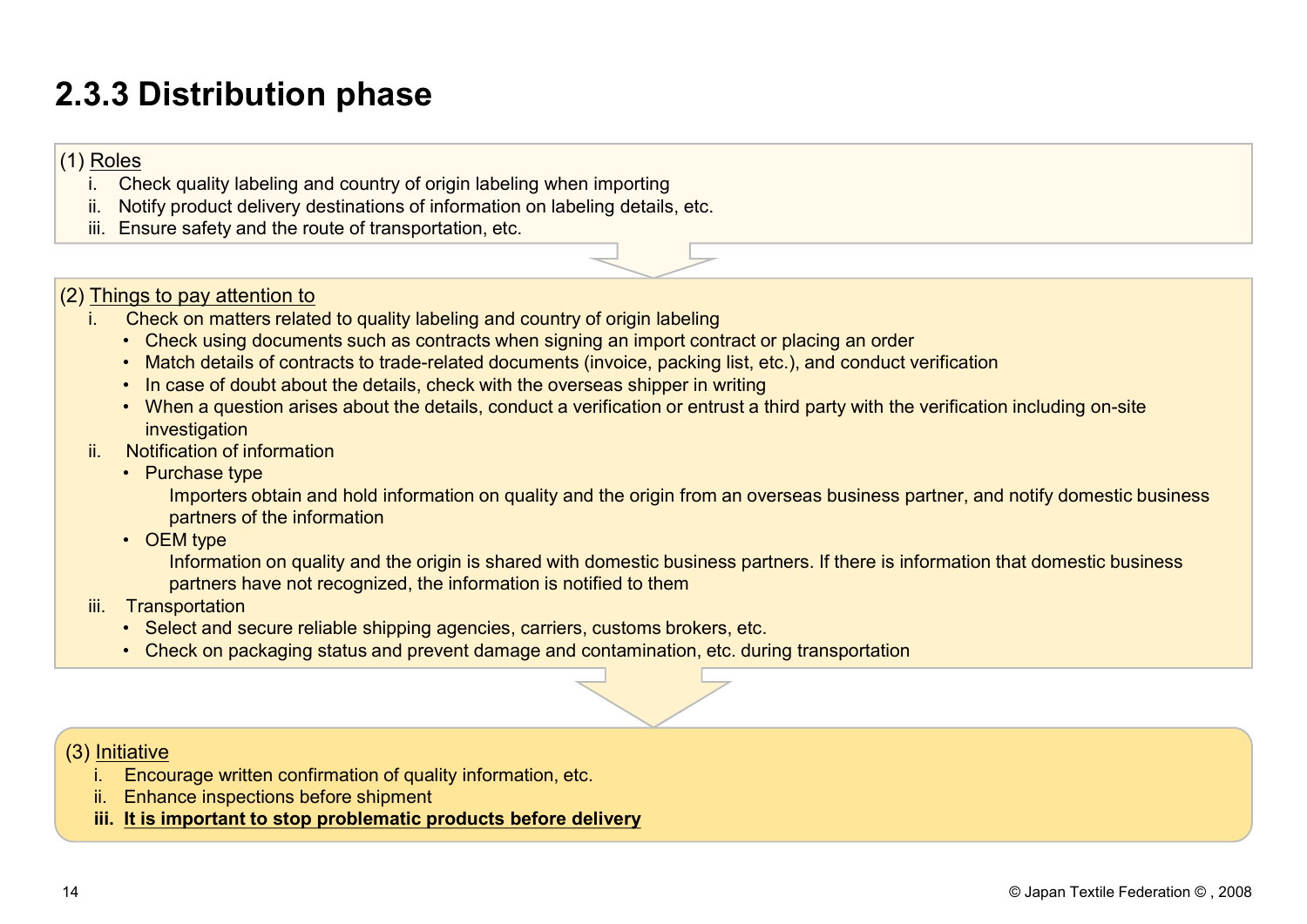# 2.3.4 Selling phase<br>
(1)  $\frac{\text{Roles}}{\text{Assume quality}}$  as the last fort immediately before delivering to compare

#### (1) Roles

- 
- **3.4 Selling phase**<br> **i.** Assure quality as the last fort immediately before delivering to consumers<br> **iii.** <u>Purchase and sell products with reliable quality</u> that consumers can purchase with peace of mind<br>
iii. Select re **3.4 Selling phase**<br>
<u>ii. Assure quality</u> as the last fort immediately before delivering to consumers<br>
ii. <u>Purchase and sell products with reliable quality</u> that consumers can purchase with peace of mind<br>
iii. Select reli **3.4 Selling phase**<br>
Roles<br>
i. Assure quality as the last fort immediately before delivering to c<br>
ii. <u>Purchase and sell products with reliable quality</u> that consumers<br>
iii. Select reliable business partners<br>
iv. Integrat **3.4 Selling phase**<br> **Example 18.4 Selling phase**<br> **Example 18.4 Sesure quality** as the last fort immediately before delivering to consumers<br>
iii. <u>Purchase and sell products with reliable quality</u> that consumers can purch **v. A. Selling phase**<br>V. Assure quality as the last fort immediately before delivering to consumers<br>ii. Purchase and sell products with reliable quality that consumers can purchase with peace of mind<br>ii. Select reliable bu **3.4 Selling phase**<br>
i. Assure quality as the last fort immediately before delivering to consumers<br>
iii. <u>Purchase and sell products with reliable quality</u> that consumers can purchase with<br>
iii. Select reliable business pa **3.4 Selling phase**<br> **Example 18.4 Sesure quality** as the last fort immediately before delivering to consumers<br>
iii. Sesure quality as the last fort immediately before delivering to consumers<br>
iiii. Select reliable busines
- 
- 
- 



- (2) Things to pay attention to
	-
	-
- **Sometical Selling phase**<br>
<u>Roles</u><br>
i. Assure quality as the last fort immediately before delivering to it.<br>
III. Select reliable business partners<br>
iii. Select reliable business partners<br>
iii. Select reliable business par

- interaction and products with reliable quality the fore delivering to consumers can purchase with peace of mind<br>
i. Select reliable business partners<br> *i.* Integrate quality inquirements of consumers into product standards sales ii. Select reliable business partners<br>
. Integrate quality indymentents of consumers into product standards<br>
. Provide appropriate quality information to consumers<br>
. Conduct a sampling inspection of products in stores to ii. Provide appropriate quality information to consumers<br>
Provide appropriate quality information to consumers<br>
Things to pay attention to<br>
Interaction sharing inspection of products in stores to check quality<br>
i. Conduct Frovide appropriate quality information to consumers<br>
Things to pay attention to<br>
Always obtain data that can contribute evidence<br>
Check if data is reliable<br>
Conduct a sampling inspection of products in stores to check qua Things to pay attention to<br>
Always obtain data that can contribute evidence<br>
Check if data is reliable<br>
Conduct a sampling inspection of products in stores to check quality<br>
Initiative<br>
Intitiative<br>
Stabs<br>
Stabs<br>
Stabs eff Things to pay attention to<br>
Always obtain data that can contribute evidence<br>
. Check if data is reliable<br>
. Conduct a sampling inspection of products in stores to check queries.<br>
Initiative<br>
ii. Develop measures against th
- 
- 
- 
- 
-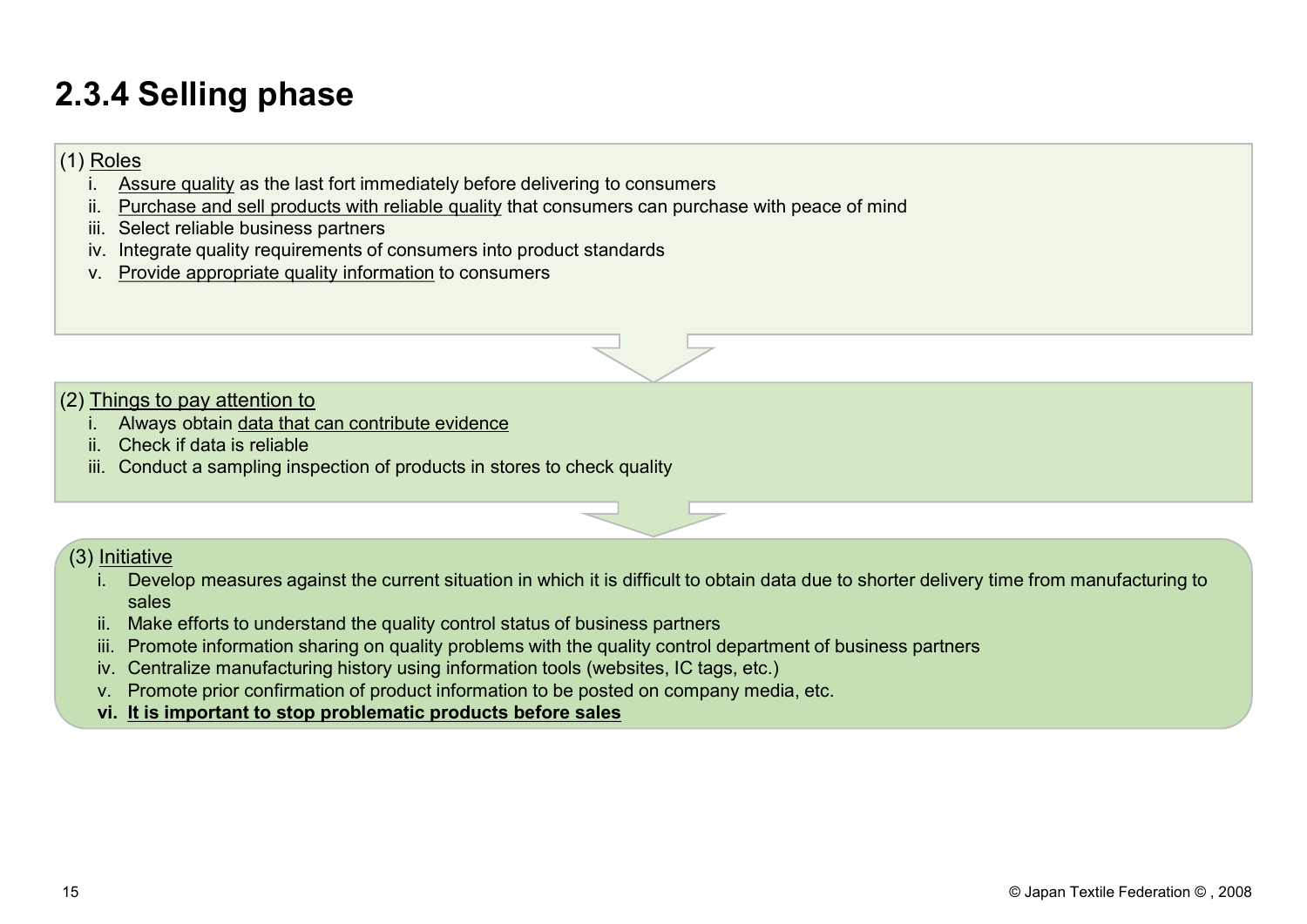# 2.3.5 Inspection (Inspection agencies)

**3.5 Inspection (Inspection agencies)**<br>
While textile products are inspected by each business at each phase of planning, manufacture, distribution,<br>
tion as third-party organizations that conduct inspections from a fair a **highlenging and in the spectric in and the spectric in Spectric S**<br> **highlenging approximation** and the textile products are inspected by each business at each phase of planning, manufact<br>
is a third-party organizations t **3.5 Inspection (Inspection agencies)**<br>
While textile products are inspected by each business at each phase of planning, manufacture, distribution, and<br>
tion as third-party organizations that conduct inspections from a fa **Follow 10 Community in the system on a system of the system of the system of the statice products are inspected by each business at each phase of planning, manufacture, distribution as third-party organizations that condu Follow 10**<br> **he textile products are inspected by each business at each phase of planning, manufact as third-party organizations that conduct inspections from a fair and neutral standpoint following describes the roles of Follow 19 All the product of the system of the system of the exitie products are inspected by each business at each phase of planning, as a third-party organizations that conduct inspections from a fair and neutral serve 3.5 Inspection (Inspection agencies)**<br>
While textile products are inspected by each business at each phase of planning, manufacture, distribution, and sale, inspection agencies<br>
ticin as third-party organizations that con **Characteristic products** are inspected by each business at each phase of planning, manufacture, distribution, and sale, inspection agencies the following describes the roles of inspection agencies forms and neutral standp Mhile textile products are inspected by each business at each phase of planning, manufacture, distribution, and sale, inspection agencies<br>the following describes the roles of inspection agencies, things to pay attention t **3.5 Inspection (Inspection agencies)**<br>While textile products are inspected by each business at each phase of planning, manufacture, distribution, and sale, inspection agencies<br>The following describes the roles of inspecti function as third-party organizations that conduct inspections from a fair and neutral standpoint based on requests from businesses.

The following describes the roles of inspection agencies, things to pay attention to, and initiative.

#### (1) Roles

- -
- -
	-
	-



- (2) Things to pay attention to<br>i. Secure and enhance resources (human resources, equipment for evaluation) to perform appropriate evaluation
	- deploy them appropriately<br>iii. Prepare a framework to collect and provide information related to laws and regulations, quality evaluation, and quality control
	-

(3) Initiative<br>i. Information on inspection agencies

Coles<br>
Sesponsibility to conduct inspections from a fair and neutral posit<br>
• Provide appropriate inspection results as a third party<br>
Provide information that contributes to the development of the tex<br>
• Provide informat Contact information of each inspection agency's internal and external offices and information owned by inspection agencies related to quality evaluation can be obtained from the website of each inspection agency or the website of the Japan Textile Evaluation Technology Council (JTETC) (*htpp://www.sengikyo.or.jp*).<br>ii. Information owned by the JTETC Provide information that contributes to the development of the textile industre-<br>
Provide information on laws and regulations, quality evaluation, and qualitional<br>
• Advise on laws and regulations, quality evaluation, and Frovide information on laws and regulations, quality evaluation, and quality control<br>
Provide information on laws and regulations, quality evaluation, and quality control<br>
Advise on measures for handling complaints<br>
sto p Frowing infinition of laws and regulations, quality evaluation, and quality control<br>
Advise on laws and regulations, quality evaluation, and quality control<br>
Advise on measures for handling complaints<br>
sto pay attention to Advise on laws and regulations, quality evaluation, and quality contract<br>
Advise on measures for handling complaints<br>
sto pay attention to<br>
ecure and enhance resources (human resources, equipment for evaluation<br>
ploy them ingthal the Technomics of the Secure and enhance resources (human resources, equipment for explained a University of the Train human resources to have abilities to provide explanations and deploy them appropriately. Prepar

- 
- 
- 
- 

Advise on measures for handling complaints<br>
is to pay attention to<br>
scure and enhance resources (human resources, equipment for evaluation) to perform appropriate evaluation, and quality control, and<br>
piply them appropriat All JIS standards can be viewed on the website of the Japan Industrial Standards Committee (JISC) (*http://www.jisc.go/jp/*). The main JIS standards related to textile products are included in the "JIS Handbook (textiles)" standards related to bary attention to<br>scure and enhance resources (human resources, equipment for evaluation) to perform appropriate evaluation, and quality control, and<br>tin thromation are resources to have abilities to p every year.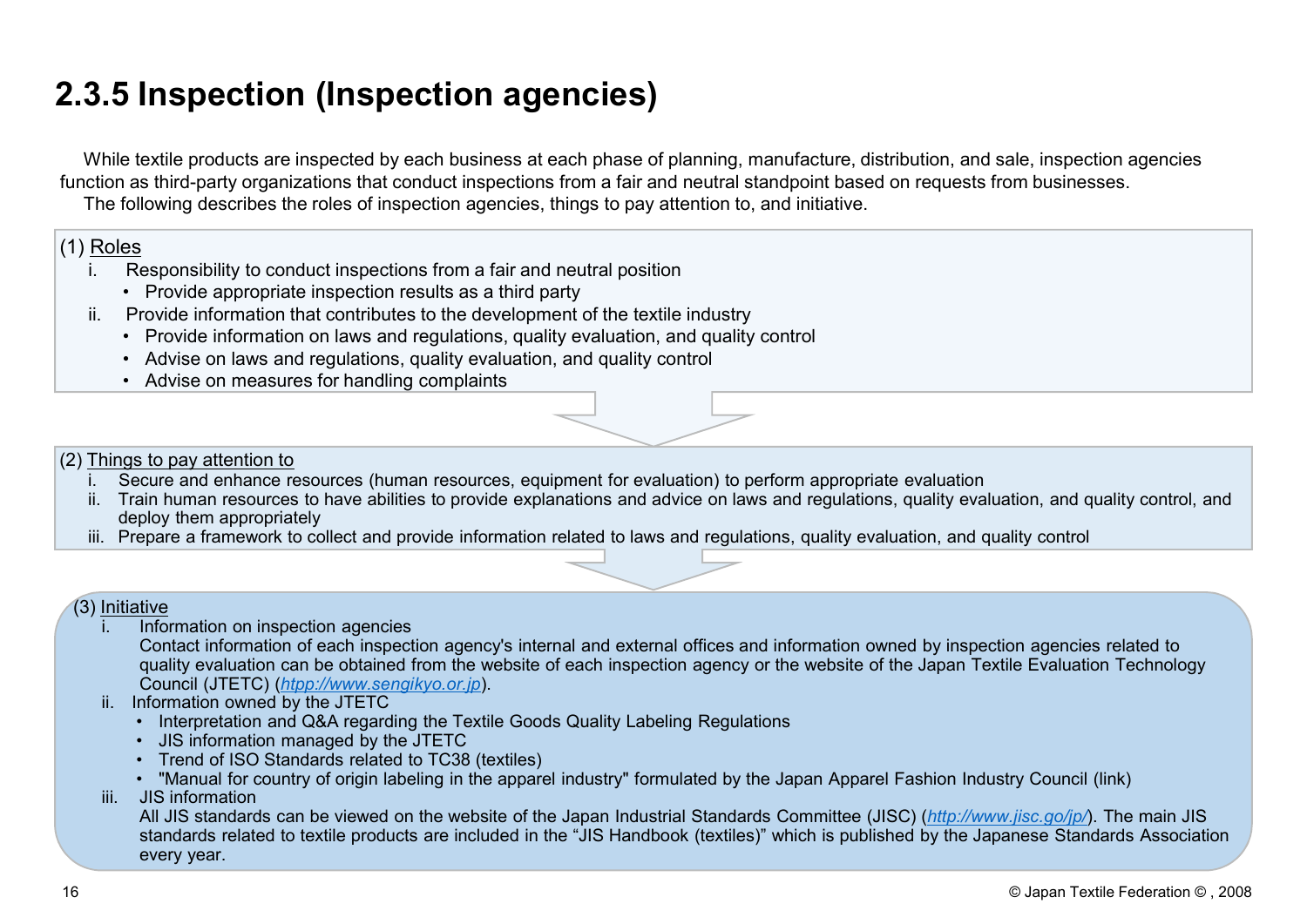# Chapter 3

# Issues that can be learned in the past and areas for improvement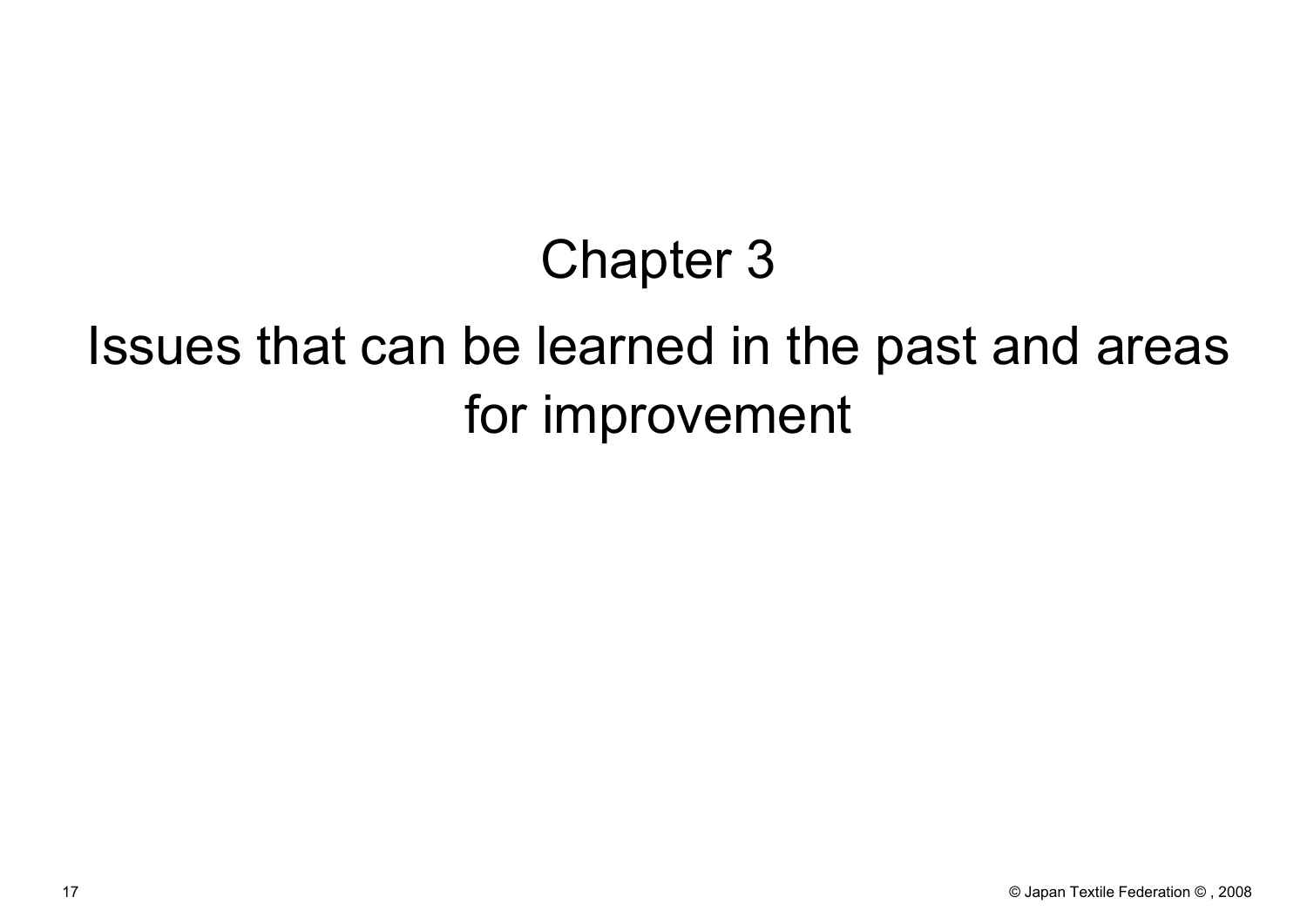# 3.1 Violation of the Act against Unjustifiable Premiums and Misleading Representations due to country of origin mislabeling of imported trousers 3.1 Violation of the Act against Unj<br>Representations due to country of<br> $\frac{(1) \text{ Overview}}{\ln \text{November 2004, an importer and an apparel company that violatemislabeling Romania products as Italian on inside clothing tags andCommission to remove the products from the market.$ Violation of the Act against Unjustifiable Premiums and Misleading<br>presentations due to country of origin mislabeling of imported trousers<br>in November 2004, an importer and an apparel company that violated the Act against **Violation of the Act against Unjustifiable Premiums and Misleading<br>presentations due to country of origin mislabeling of imported trousers<br>in November 2004, an importer and an apparel company that violated the Act against Violation of the Act against Unjustifiable Premiums and M<br>
In Presentations due to country of origin mislabeling of importance<br>
In November 2004, an importer and an apparel company that violated the Act against Unjustifia** Violation of the Act against Unjustifiable Premiums and Misleading<br>presentations due to country of origin mislabeling of imported trousers<br>his a mislim of Rower and a mapare company that violated the Act against Unjustifia Violation of the Act against Unjustifiable Premiums and Misleading<br>presentations due to country of origin mislabeling of imported trousers<br>his country counter and an apparel company that violated the Act against Unjustifie Violation of the Act against Unjustifiable Premation is the Secretive which in November 2004, an importer and an apparel company that violated the Act against Unjustifiable in November 2004, an importer and an apparel cont

In November 2004, an importer and an apparel company that violated the Act against Unjustifiable Premiums and Misleading Representations by mislabeling Romanian products as Italian on inside clothing tags and hang tags (mislabeling of country of origin) were ordered by the Japan Fair Trade Commission to remove the products from the market.

- (2) <u>Issues</u><br>i. The definition of country of origin labeling in "Act against Uniustifiable Premiums and Misleading Representations" was not thoroughly communicated
	-
	-

- (3) Measures<br>i. Related industry groups to hold seminars and companies to conduct in-house education in order to communicate the definition of country of origin labeling in the "Act against Unjustifiable Premiums and Misleading Representations"<br>ii. Statement of guidelines for the principle of how to check country of origin and information disclosure method to business partners "In
	- textile industry to promote proper country of origin labeling of textile products"
	- Japan Textiles Importers Association: Guidelines for proper country of origin labeling of imported clothing, etc.<br>iii. Establish a "manual for country of origin labeling in the apparel industry"
	-

# 3.2 Violation of the Act against Unjustifiable Premiums and Misleading (1) Overview<br>
In Downlor 2004, an importer and an apparel company that violated the Act against Unjustifiable Premiums and Misleading Representations<br>
In the vestion to remove the products from the market.<br>
(2) <u>Issues</u><br> In July 2007, the Japan Fair Trade Commission recognized the fact that cashmere deling including sweaters sold by a company handling cashmeters were clothing process.<br>In The definition of country of origin habeling in "Act ii. There was no manual concerning the definition of country of origin for clothing products<br>
Assume in the Architect propose to hold seminars and companies to conclude the house education in order to communicate the defin <u>in Selated industry groups to hold seminars and companies to conduct in-house education in order to communicate the definition of country of origin<br>
In Belangement for Orderspace for exceptible of exceptible defined on th</u> **in Span Textiles importers Association:** Guideling for propine country do rigin labeling in the apparel modulity"<br> **iii.** Establish a "manual for country of origin labeling in the apparel modulity"<br>
Diversions and Mislead **if youther to the Act against Unjustifiable Premining the Sentiations due to mislabeling of a cashmere or the divide of the divide of the algement in July 2007, the Japan Fair Trade Commission recognized the fact that cas**

#### (1) Overview

products violated the Act against Unjustifiable Premiums and Misleading Representations, and ordered the company to remove the products from the market.

#### (2) Issues

- of raw cashmere
- lacked the attitude of conducting self-checks

#### (3) Measures

- that employees are thoroughly informed and that they comply with the standards
-